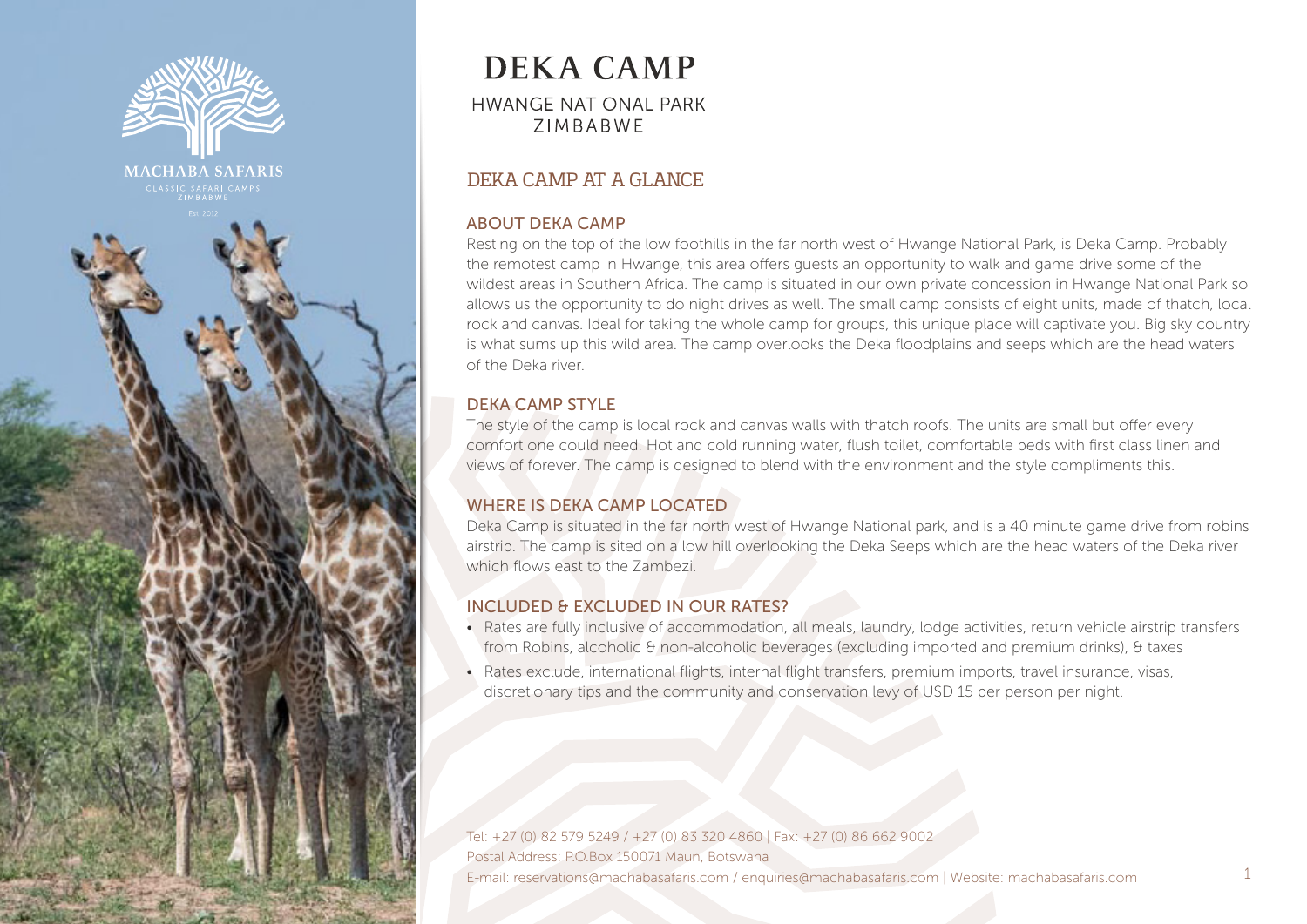

### FACILITIES AVAILABLE AT DEKA CAMP

- Plunge Pool
- Thatched Main Area
- Library

#### GETTING TO DEKA CAMP

- Access to Deka Camp is by land and Air. One can self-drive to Robins Camp or alternatively; you can book and road transfer or flight from Vic Falls to Robins Airstrip where Camp will collect you.
- Deka Camp is a 20 minute charter flight from Vic Falls
- Deka Camp is a 3 hour road transfer from Vic Falls
- There is a 40 Minute drive from the airstrip to camp
- We can also book inter-camp flight transfers

#### GPS CO-ORDINATES

S 18 deg 40.2884 E 25 deg 48.6871

# NEED TO KNOW ABOUT THE ACCOMMODATION

- Luxury thatch and canvas camp 8 Tents in Total Max 16 guests
- 8 x Luxury thatch and canvas tents
- Children above 6 years of age accepted

### NOTES ABOUT SHARING AND CHILDREN

- 1. No more than one child over 6 years of age in family luxury tent with two adults (Additional children on request, please speak to reservations)
- 2. One child and one adult in standard luxury tent pay adult + child rate.

### WHAT GUESTS CAN EXPECT TO DO AT DEKA CAMP

- Morning and evening game drives
- Walking (guide dependant)
- Game viewing from the comfort of your own tent
- Catch up on some reading, with our large collection of reading material.
- After Dinner Night Drive

### Tel: +27 (0) 82 579 5249 / +27 (0) 83 320 4860 | Fax: +27 (0) 86 662 9002

Postal Address: P.O.Box 150071 Maun, Botswana E-mail: reservations@machabasafaris.com / enquiries@machabasafaris.com | Website: machabasafaris.com 2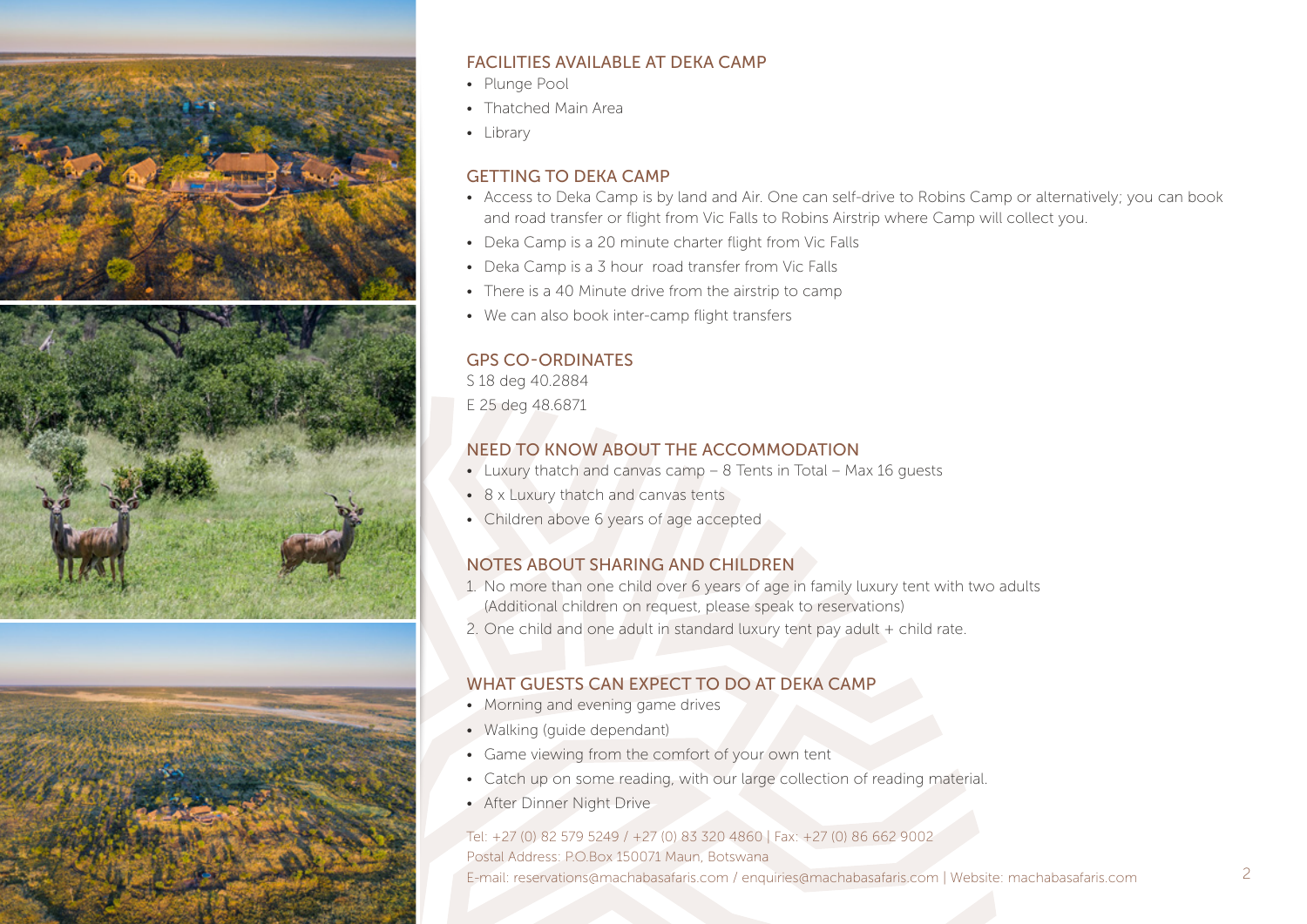

#### A TYPICAL DAY AT DEKA:

(Kindly note times may vary slightly and winter timings are different)

- 05h30 Wake up call at the room
- 06h00 Light breakfast in the main area
- 06h30 Depart for your morning activity: game drive, nature walk
- 10h30 Return from morning activity
- 11h00 Brunch
	- Afternoon at leisure
- 15h30 Afternoon Tea
- 16h00 Depart on afternoon game drive
- 19h30 Return from game drive
- 20h00 Dinner under the stars (weather permitting) After dinner: optional night drive

### IMPORTANT INFORMATION

- Because Zimbabwe is a malaria area, precautions are recommended. All travellers coming from or going through countries which have been declared yellow fever infected areas must provide an international health certificate of vaccination for yellow fever upon arrival into Zimbabwe.
- The water in camp is safe to drink.
- Deka Camp has 220V plug points in all the tents which can be used to charge batteries and sleep apnoea machines, however, are not suitable for hairdryers and electric shavers.
- There is no wifi in the tents or main areas, wifi can be accessed near the main area.
- No children under 12 allowed to participate in Game Walk activities.
- A maximum of 20kg of luggage per person is allowed for light aircraft flights, including hand luggage and camera equipment. Please ensure that all luggage is soft-sided. Only bags without wheels are permitted. Luggage dimensions should not exceed 25cm (10 inches) wide, 30cm (12 inches) high and 62 cm (24 inches) long.
- Passengers weighing between 110 120 kg (242 264 lbs.) please need to advise us when making a booking, so that we can in turn advise the air charter company for scheduling purposes. Passengers weighing over 120 kg (264 lbs.) will be expected to purchase an additional seat.

Tel: +27 (0) 82 579 5249 / +27 (0) 83 320 4860 | Fax: +27 (0) 86 662 9002 Postal Address: P.O.Box 150071 Maun, Botswana E-mail: reservations@machabasafaris.com / enquiries@machabasafaris.com | Website: machabasafaris.com 3